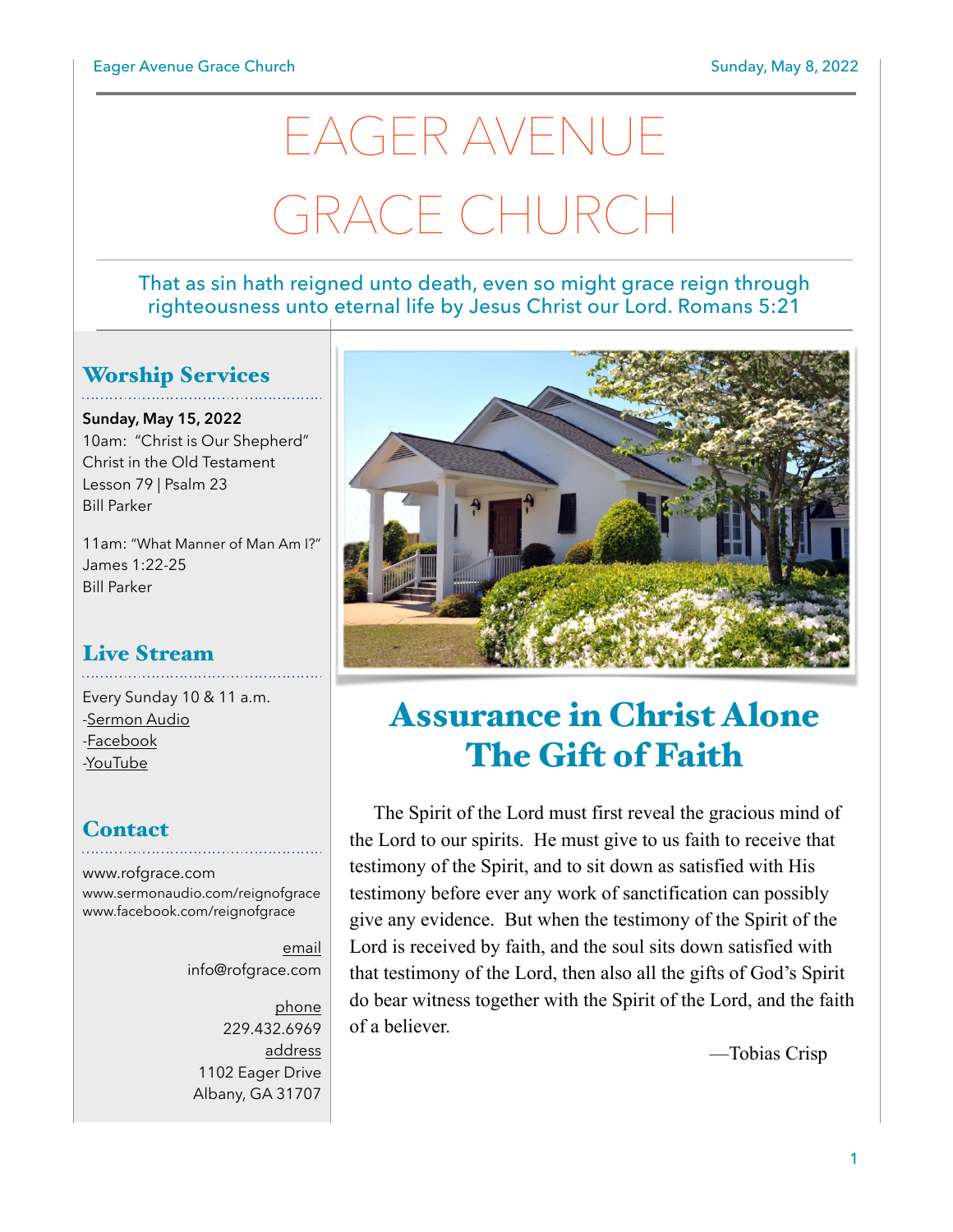

#### **Hymns**

**May 15th services Look Ye Saints - 141 Sun of My Soul - 77**

#### Prayer Requests

 Winston and Patricia Pannell, Alex Wages, Audrey Asher, Frank Dell, Cathy Robinson, Lori Ann Loosier, Leonard Qualls, Cassie Broxton, James Mwali and the mission in Malawi, Africa.

## **Sympathy**

We extend our sympathy and our prayers to Patricia Pannell and family. Patricia's sister, Elizabeth Davis, passed away last Tuesday.

### By Pastor Gary Shepard

EVERYTHING God does, He does for a purpose. There are no accidents. There are no contingency plans, and He is NEVER taken by surprise.

# Be Loving and Kind, But Tell the Truth

 It is very important that we as true believers and as witnesses of Christ in this world conduct and express ourselves in a loving and kind way. But love and kindness are never expressed when we fail to tell lost sinners the truth about salvation. The greatest love and kindness we can show to lost sinners is to tell them of God's love, grace, and mercy that can only be found in the glorious Person and finished work of righteousness in the Lord Jesus Christ. It is truly loving and kind to tell lost sinners that outside of Christ, there is no love for sinners from God but only hatred and wrath. It is truly loving and kind to tell lost sinners that Christ died for His sheep, and that His sheep will hear His voice in the Gospel message and be brought to faith in Him and repentance of dead works. It is loving and kind to tell lost sinners that without Christ all their deeds are evil, dead works, and acts of idolatry. It is loving and kind to tell lost sinners that there is salvation and hope in Christ as He is identified and distinguished in the Gospel message revealed by God in His Word. One may argue that lost sinners may not see this as loving and kind. It is true that the natural man (unregenerated and spiritually dead) will not view this as loving and kind because it is aimed at destroying all of his self-righteous refuges and hopes in himself. It exposes his deeds as being evil *(John 3:19-20)*. But the Holy Spirit uses this very truth – salvation by the grace of God based solely upon Christ and His righteousness imputed – to bring lost sinners to salvation *(John 3:21)*. *"My little children, let us not love in word, neither in tongue; but in deed and in truth" (1 John 3:18).*

—Pastor Bill Parker